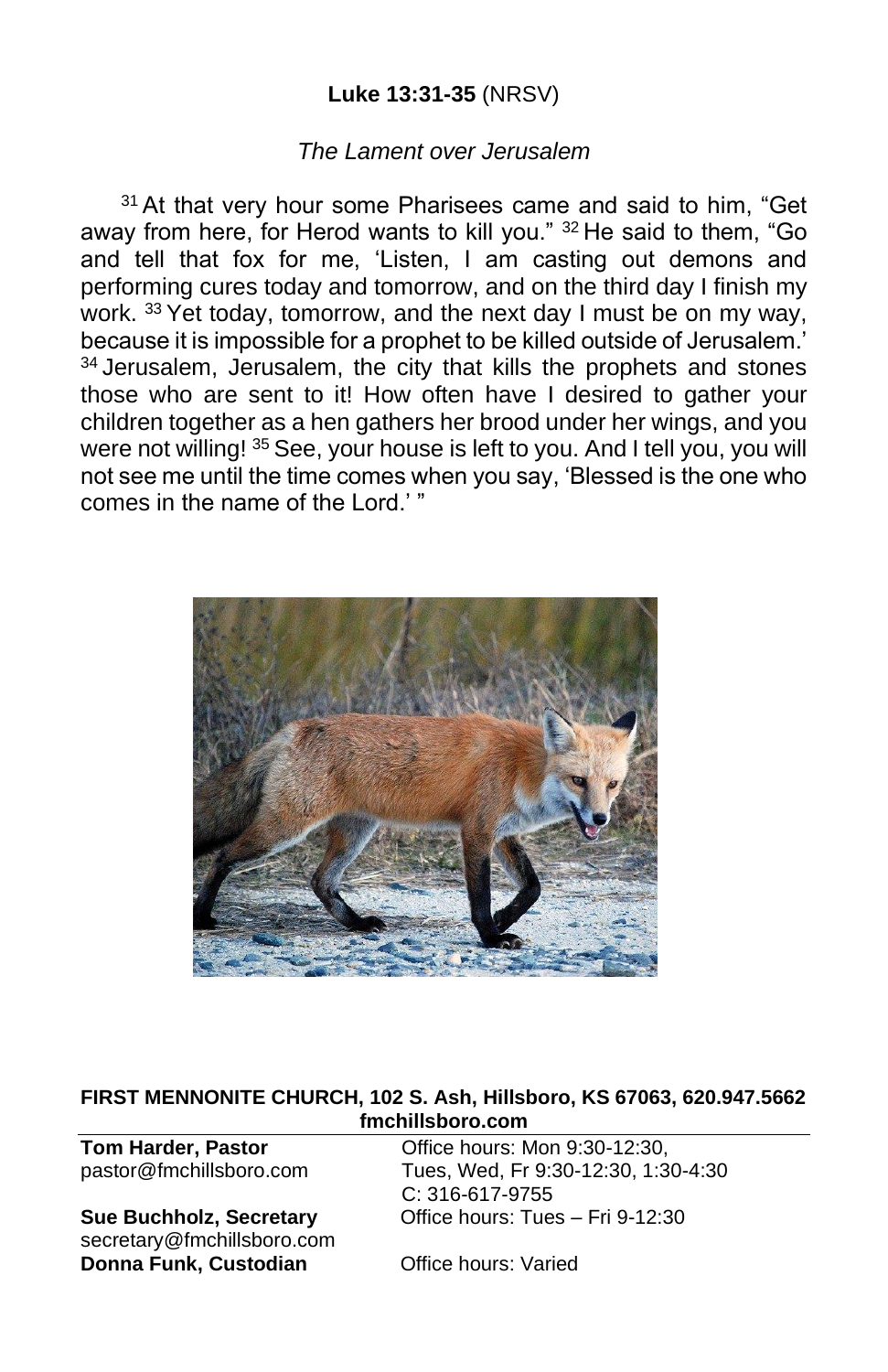

# **FIRST MENNONITE** CHURCH

In Christ -

 Making Disciples through Loving Relationships.

Worship 10:30 a.m.

# **The 2nd Sunday of Lent, March 13, 2022 From fear to compassion**

*As we seek God's way, we move from a place where fear dictates our actions to a space where our response to others is guided by compassion.*

# **GATHERING**

Welcome, Announcements, Greeting **Example 20** Doug Bartel Prelude to Worship **Deanne Duerksen** \*Call to Worship **Doug Bartel** 

*Together we seek the way of God,*

**As disappointment oppresses and violence threatens,** *We come to ask: Whom shall we fear?*

**We come to be reminded of God's power and to be led more deeply into God's love.**

*We long to gather under the wings of Christ, as a mother hen, And to learn the holy way of compassion.*

- \*Hymn Come, Let Us All Unite to Sing VT 7
	-

Lenten prayer of confession (Isaiah 55, adapted)

*Holy One, we seek you while you may be found.*

## **We call upon you while you are near.**

*Have mercy on us, O God, for our thoughts are not your thoughts and our ways are not your ways.*

**Forgive us for living with fear.** 

**Help us live out compassion.**

*As we walk with Christ on this Lenten journey, let us see your way more clearly*

*and follow your way more faithfully.* 

Gathering Music **Communist Communist Communist Communist Communist Communist Communist Communist Communist Communist Communist Communist Communist Communist Communist Communist Communist Communist Communist Communist Commu**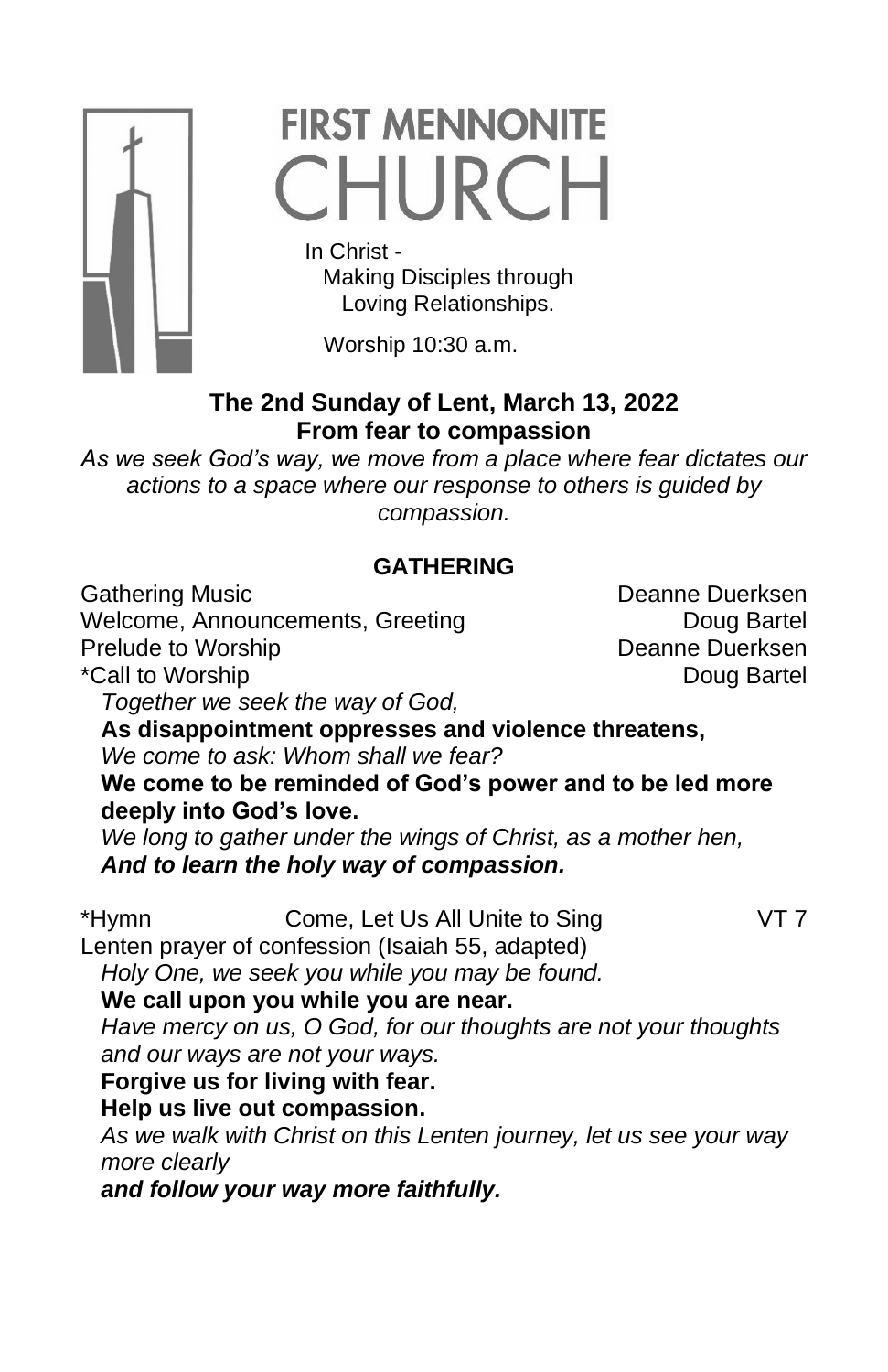Prayer

*God, you are our light and our salvation. You are the stronghold of our life; of whom shall we be afraid? We seek a home in you. We seek a heart of curiosity. We seek an eye for beauty. Grounded in, sheltered by your wings, you reveal a world unfolding in layers of love. Though we will suffer in the journey before us, our consent to your way of compassion makes us strong. Continue to gather and release, O God, as we peck out our path. Amen.*

Hymn The Lord Is My Light VT 437 Time for God's Children Dimples the Dog and Luka the Llama Joshua and Deryll

#### **SHARING**

Sharing and Prayer **Pastor Tom** Offering our First Fruits Hymn of Dedication God, Whose Giving VT 745

#### **LISTENING**

| Scripture |                         | Luke 13:31-35 |
|-----------|-------------------------|---------------|
| Message   | Foxes, Hens, and Chicks | Pastor Tom    |

#### **RESPONDING**

| Hymn        | When the Storms of Life Are Raging | VT 595          |  |
|-------------|------------------------------------|-----------------|--|
| Benediction | The Lord Lift You Up               | VT 832          |  |
| Postlude    |                                    | Deanne Duerksen |  |

## *BIRTHDAYS & ANNIVERSARIES*

Wednesday, March 16: Glen & Susie Kliewer Friday, March 18: Erin Unruh

**The white board in the hall.** Please consider volunteering to prepare one of the only three meal slots open.

## **Welcome to our new custodian – Donna Funk!**

**Please continue to pray for peace and safety in Ukraine.** MCC is evaluating the situation and giving support to staff and partners as the situation allows. All international MCC staff have been evacuated from Ukraine including two SALT participants from Kansas. Aaron Ensz from Buhler has returned to the U.S. and Micah Epp from North Newton has relocated outside of Ukraine. Please keep them and their families in your prayers as well.